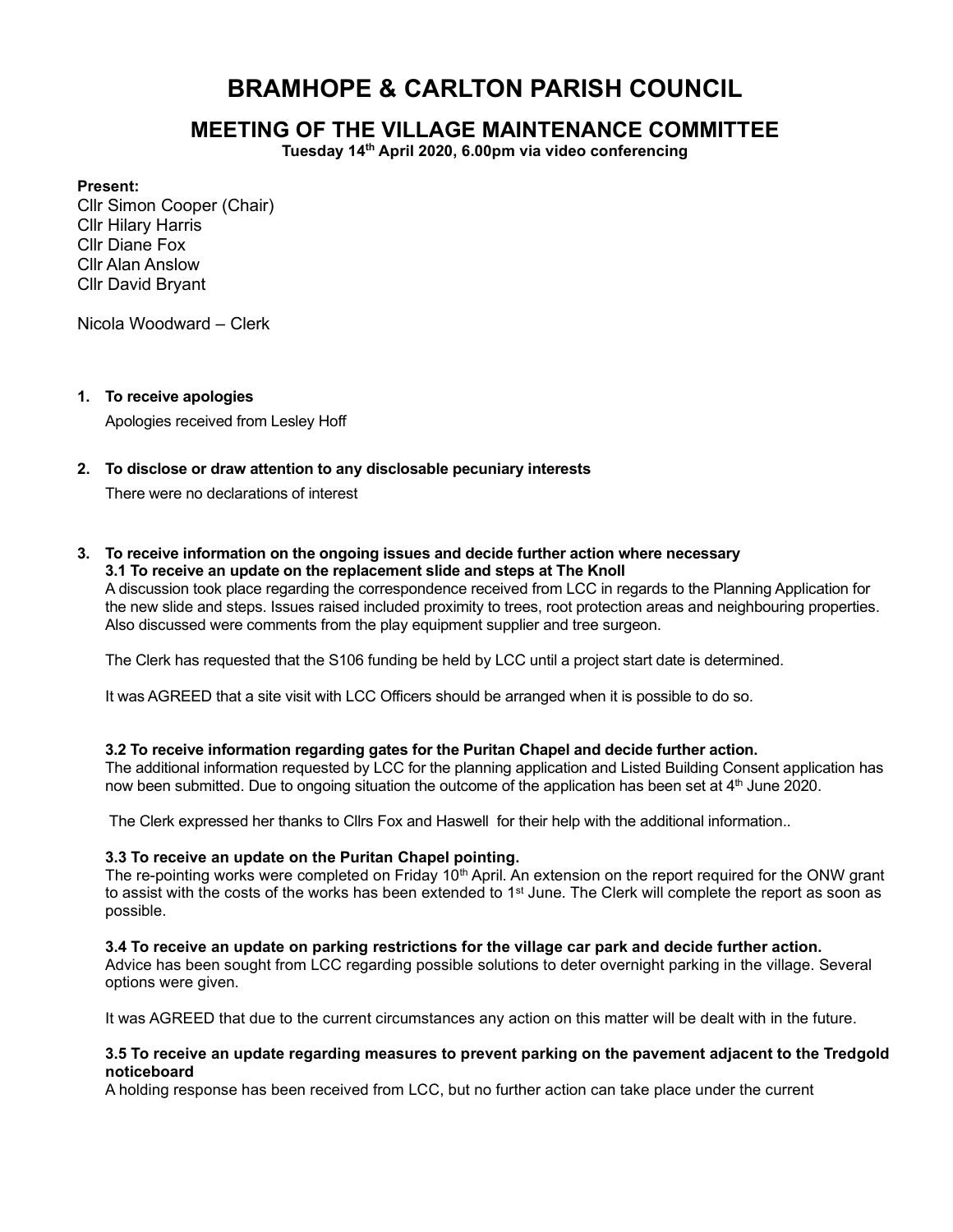circumstances. The Clerk will ensure this is followed up when circumstances change.

#### 3.6 To receive an update on the waste management contract and decide further action

The Clerk is still awaiting a response from the current provider regarding a contract end date. No quotes from alternative suppliers have been obtained to date.

#### 3.7 To receive an update on works to the culverts on Jubilee Copse

Cllr Harris forwarded a request to LCC to commence works to improve the culvert on Jubilee Copse at the rear of The Rowans. No update on progress has been received due to the current circumstances. The Clerk will monitor progress.

### 3.8 To receive an update on a request sent to LCC regarding possible safety measures required on the gateway between The Knoll and Breary Lane

The Clerk has sent a request to LCC Highways but has not received a response. No further action required until the solution for a new slide and steps has been agreed.

# 4. To receive a report on additional work completed since 10<sup>th</sup> March 2020

Additional work completed since 10<sup>th</sup> March includes edging the path on Jubilee Copse between The Birches and The Poplars, weeding paths at the cemetery, repairs to noticeboards at The Cross and Creskeld Lane, signage on litter bins, re-sealing bin on the Parade, removing fly tipping from village car park..

# 5. To receive a report from BiB:

Members are doing their best to keep planters etc watered etc and are still very enthusiastic about In Bloom. There are no mass litter picks organised but some group members litter pick on their daily walk and take it home with them..

### 6. Matters arising

.

#### 6.1 To discuss football team fees for the 2020/21 season and decide further action

Due to the current situation both football teams are unable to play for the rest of the season. Both have paid in advance but have not been able to use the facilities for approximately half the season due to Coronavirus.

It was AGREED that a credit should be issued against next seasons fees for both teams.

### 6.2 To receive information regarding Bramhope in Bloom Insurance .

The Clerk has received notification from the current insurer that the insurance that the renewal date had been pushed back 3 months until August giving 3 months free insurance. This is being done to support charities whose income from donations will fall due to the current situation.

6.3 To receive pricing information for replacement trees for Jubilee Copse and decide further action. Prices for replacement trees have been obtained from two suppliers to date.

It was AGREED that the Arium provided the best value. The Clerk will determine when an order would need to be placed for a delivery in Autumn, subject to works affecting Jubilee Copse being completed by then.

### 7 To receive Parish Council Properties exception reports.

#### 7.1 Car Park

Some items of household waste have been left in the recycling area of the car park. The Village Caretaker has dealt with it. The Clerk will monitor the situation and if it becomes a regular issue whilst the recycling centres are closed some action may need to be taken to prevent access to the car park.